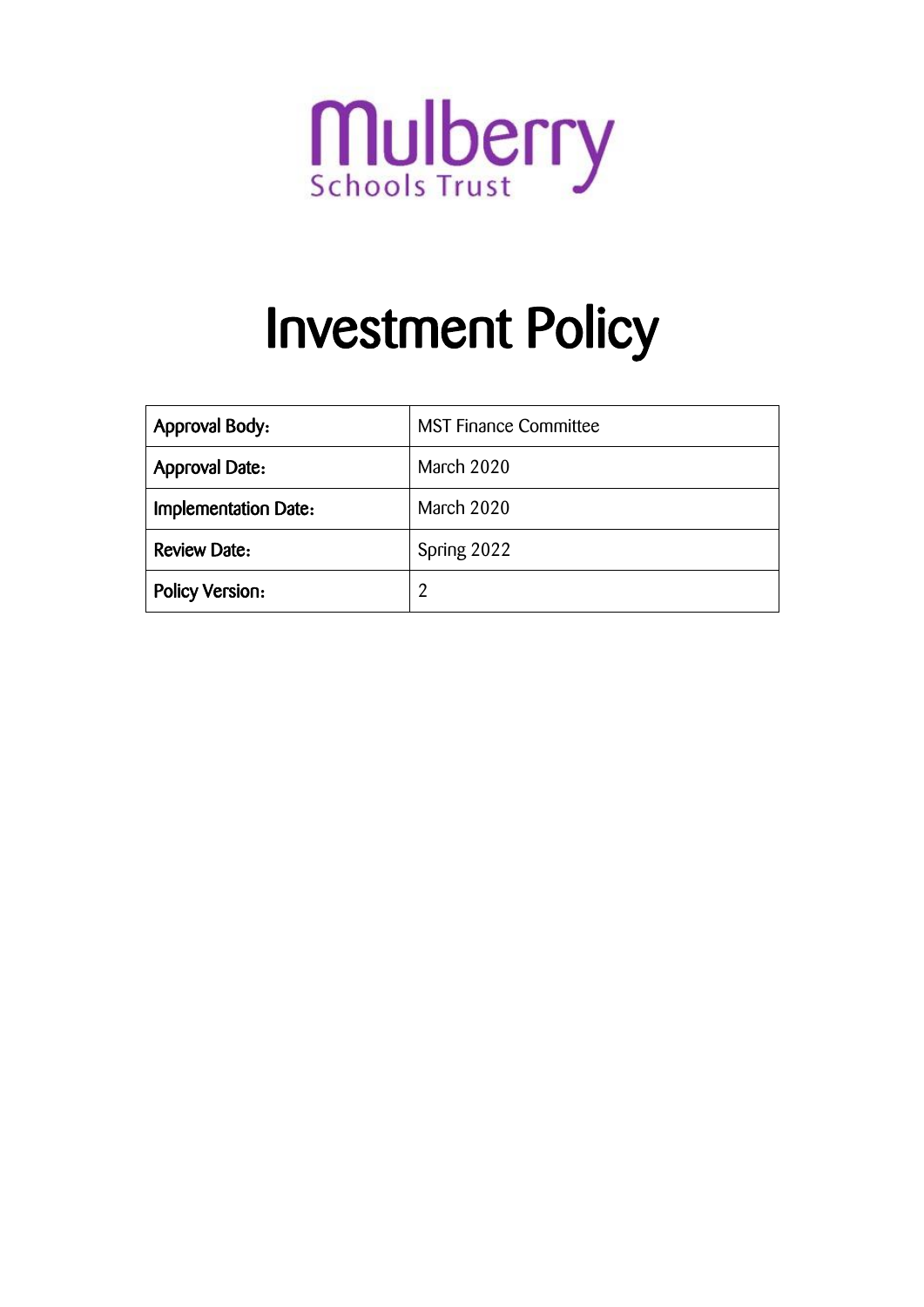

| Version | Reviewed   | Changes since last version |
|---------|------------|----------------------------|
|         | March 2018 | New policy                 |
|         | March 2020 | Minor changes.             |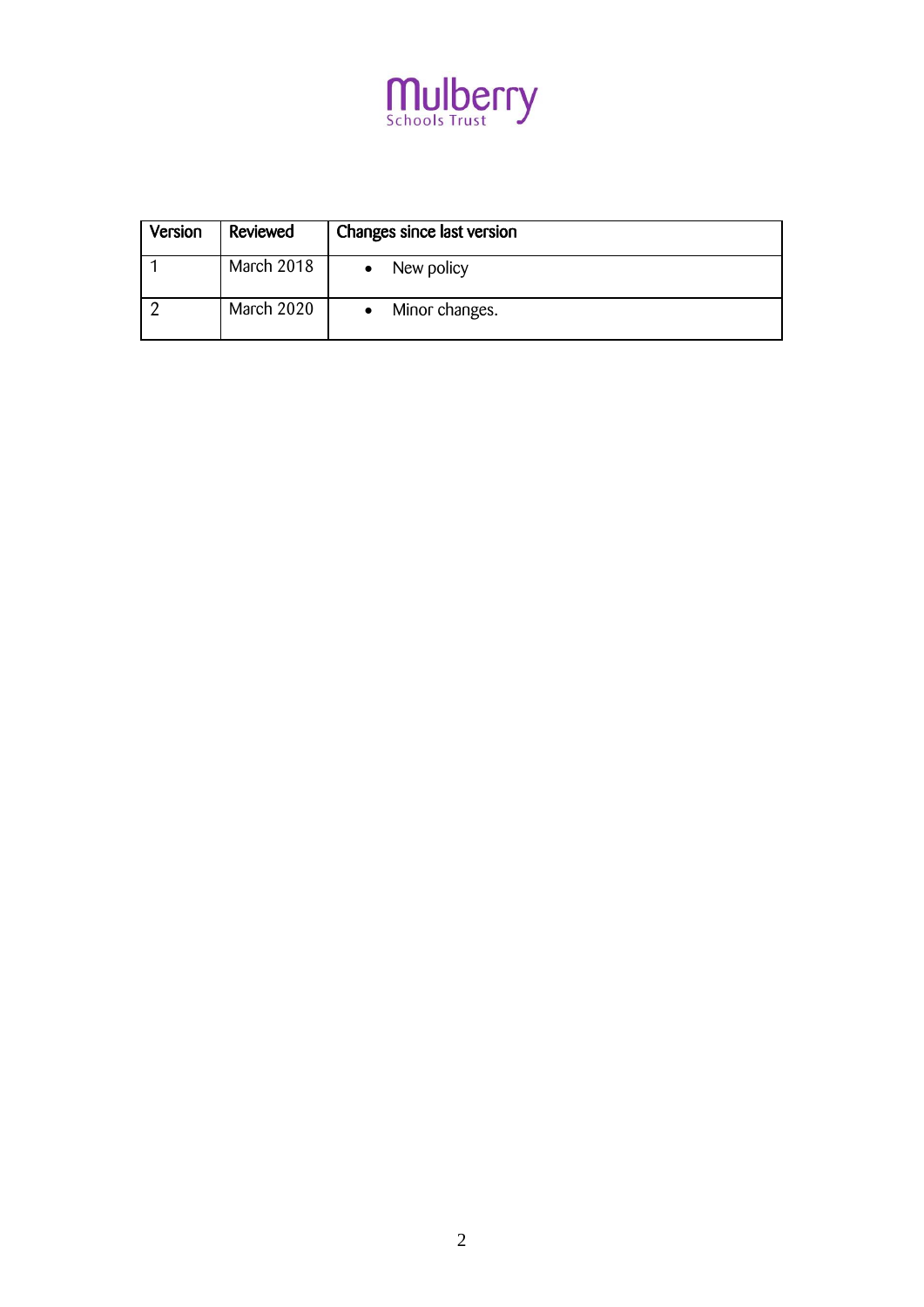

# This policy has been adopted by the Mulberry Schools Trust and will be applied to all schools which belong to the Mulberry Schools Trust.

# 1. Aims

The Education and Skills Funding Agency (ESFA) acknowledges that Academies are able to make investments and these investments can be a good source of funding, but can also expose schools to risks.

This policy aims to ensure that:

- Mulberry Schools Trust (MST) funds are used only in accordance with the law, its articles of association, its funding agreement and the Academies Financial Handbook
- MST's funds are used in a way that commands broad public support
- Value for money (economy, efficiency and effectiveness) is achieved
- Trustees fulfil their duties and responsibilities as charitable trustees and company directors

The [Academies Financial Handbook](https://www.gov.uk/government/publications/academies-financial-handbook) states that academy trusts are required to have an investment policy  $t \circ$ 

- Manage, control and track their financial exposure
- Ensure value for money

This policy is based on the Academies Financial Handbook and guidance from [The Charity Commission.](https://www.gov.uk/government/publications/charities-and-investment-matters-a-guide-for-trustees-cc14) This policy also complies with our funding agreement and articles of association.

# They must:

- Act within their powers to invest, as set out in our articles of association
- Exercise caution in all investments, reducing risk and ensuring that the trust acts with the utmost integrity
- Take investment advice from a professional adviser, as appropriate
- Ensure that exposure to investment products is tightly controlled so that security of funds takes precedence over revenue maximisation
- Ensure that all investment decisions are in the best interests of the trust and command broad public support
- Follow certain legal requirements if they are going to use someone to manage investments on their behalf.
- Review investments periodically.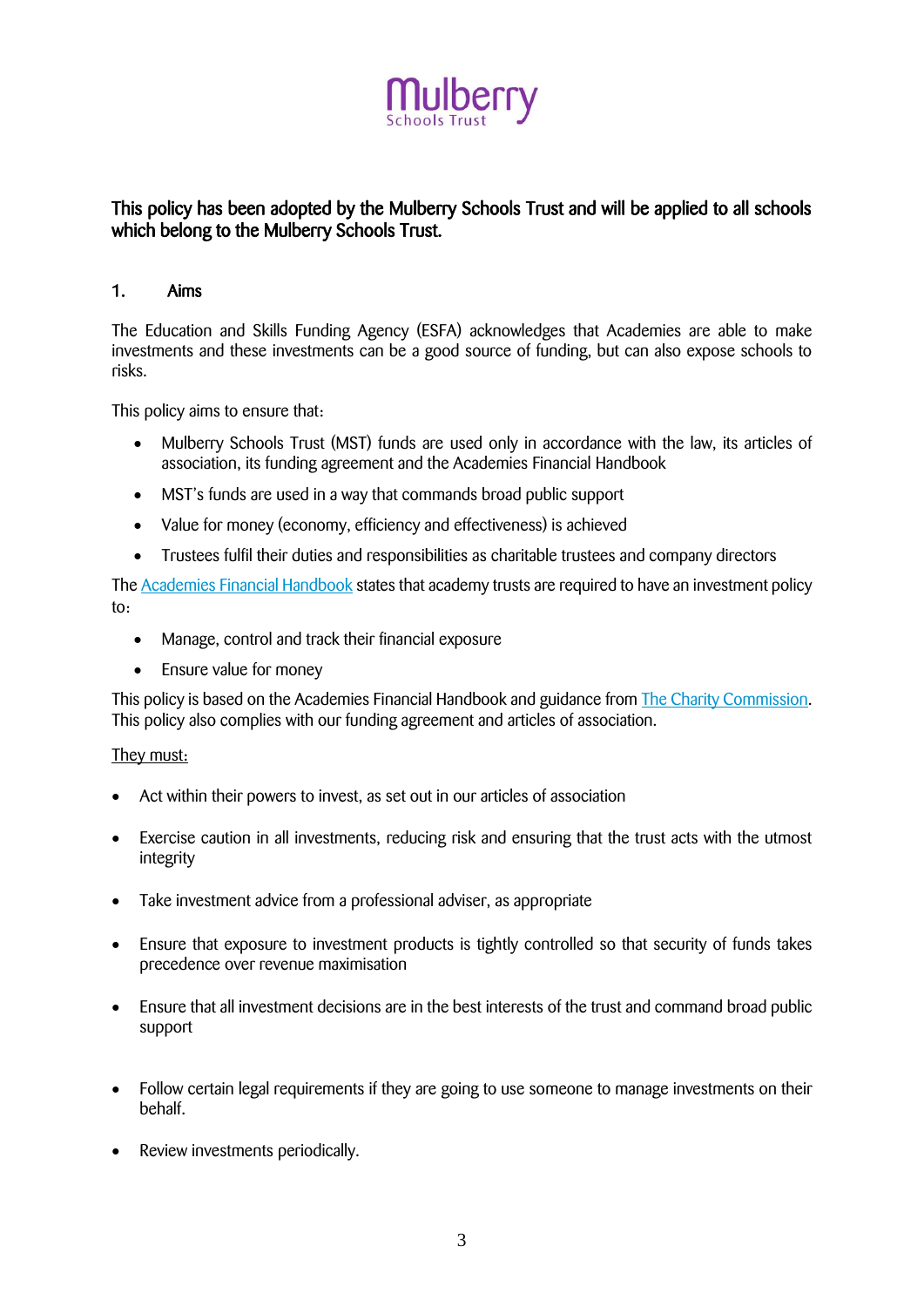

Explain their investment policy in their annual report.

Trustees will seek prior approval from the Education and Skills Funding Agency (ESFA) for investment transactions that are novel or contentious.

Novel transactions are those of which the academy trust has no experience, or are outside the range of normal business activity for the trust.

Contentious transactions are those which might give rise to criticism of the trust by Parliament, the public, and the media.

MST's Articles of Association permit the Trustees to make investments, see Appendix A.

# 2. Risk

A certain degree of risk is associated with all investments and Trustees must do all they can to manage risk levels. Before any investment decisions are made, Trustees must consider the level of risk they are able to accept. They must be satisfied that the overall level of risk they are taking is appropriate.

#### 3. Policy Statement

This policy governs the investment strategy of the Mulberry Schools Trust (MST) and all establishments that constitute the company. Charitable funds of MST are derived from direct government grants and these funds are defined as restricted. Additional charitable funds may be generated through the operational nature of MST's work, such as providing education, training and school to school support; these funds are defined as unrestricted.

#### 4. Investment Policy

The trustee of these funds is the MST, managed by its Board of Trustees. Therefore, there is a sole corporate body/trustee with responsibility for managing and administering the assets of the charitable funds and investments.

The management of charitable funds and investments will comply with the requirements of the:

- Charities Act 2011;
- Trustee Act 2000;
- Financial Services and Markets Act (FSMA) 2000; and the
- Charity Commission Guidance Notes CC14
- ESFA Academies Financial Handbook (currently in force)

MST takes a prudent approach to managing the public money entrusted to them. They will carefully invest any money that is not required to cover anticipated expenditure and take steps to manage the risk associated with financial investments.

# 5. Scope of Policy

This policy applies to all Trustees, Governors and employees of MST; a breach of the investment policy and procedure may result in disciplinary action.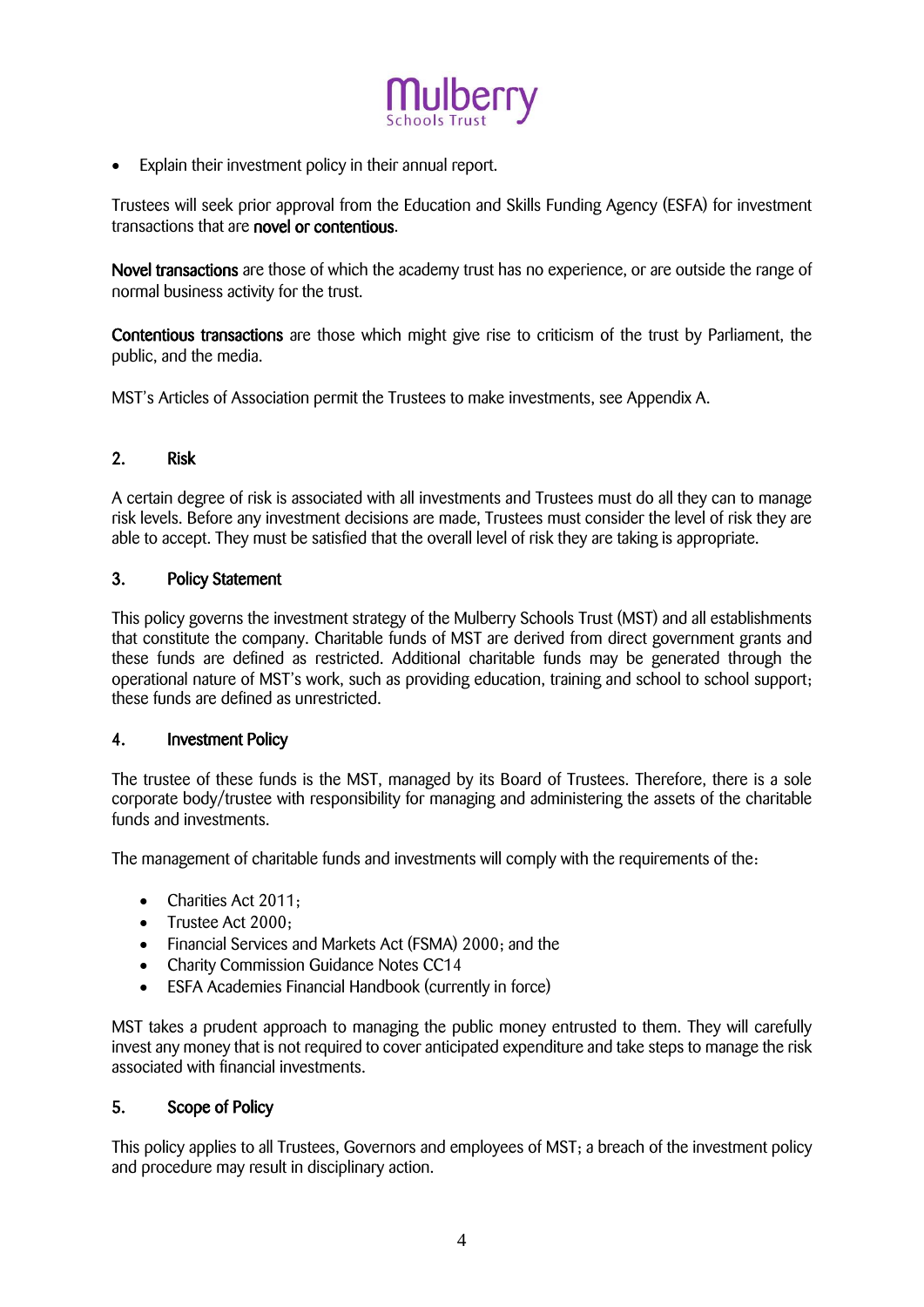

The Finance Committee of MST is responsible for monitoring adherence to this policy, the appointment of investment advisors/managing agents, and for deciding changes between the proportions of funds invested in common investment funds and/or liquid investments (Cash Deposits).

The Accounting Officer and Chief Financial Officer are responsible for ensuring that the policy is followed for all investments held.

The Chief Financial Officer is authorised to withdraw and deposit funds from and into liquid investments (Cash Deposits) to meet immediate working capital requirements (in conjunction with the requisite authorisation protocols in the scheme of delegation).

# 6. Objectives and targets

The purpose of this policy is to ensure that any surplus funds are invested well so that they achieve the best financial returns with the minimum risk.

# 7. Investment Principles

Adequate cash balances must be maintained to ensure that there are always sufficient funds in each Academy's current account to cover financial commitments such as day-to-day expenses. To manage the risk of default, deposits should be spread by banking institution and be subject to a maximum exposure of £500,000 with any Prudential Regulation Authority (PRA) authorised institution by the Bank of England (refer to Financial Conduct Authority (FCA). Whilst this exceeds the protection limit of £85,000 provided by the FCA it is accepted that it is not always practicable to find a sufficient number of investments of this size that meet the prudent criteria outlined in this policy. Investments of over £85,000 should be approved by the Finance Committee or where not practical by Chair's action.

When selecting a suitable investment, the financial strength of the financial institution should be considered within the assessment of the overall suitability. The Finance and Resources Committee has agreed that suitable banks will have a credit rating of no lower than AAA or building societies should have group assets of £2,000m or above. The investments will be continually reviewed based on market fluctuations in the wider economy, it is the intention of trustees that the investment policy needs to be nimble and react to quickly to market events causing financial investment uncertainty.

At the time of writing this policy it is not anticipated that there will be any funds available for longer term investment, should this position change in the future this policy will be amended to include a suitable strategy to manage this requirement.

# 8. Procedures

The following people are authorised signatories:

- Chief Executive Officer (CEO)
- Chief Financial Officer (CFO)

Before any funds are invested, the 2 authorised signatories will sign to indicate they agree to the investment. An investment authorisation form can be found at appendix B. The following information will be recorded about investments:

• Date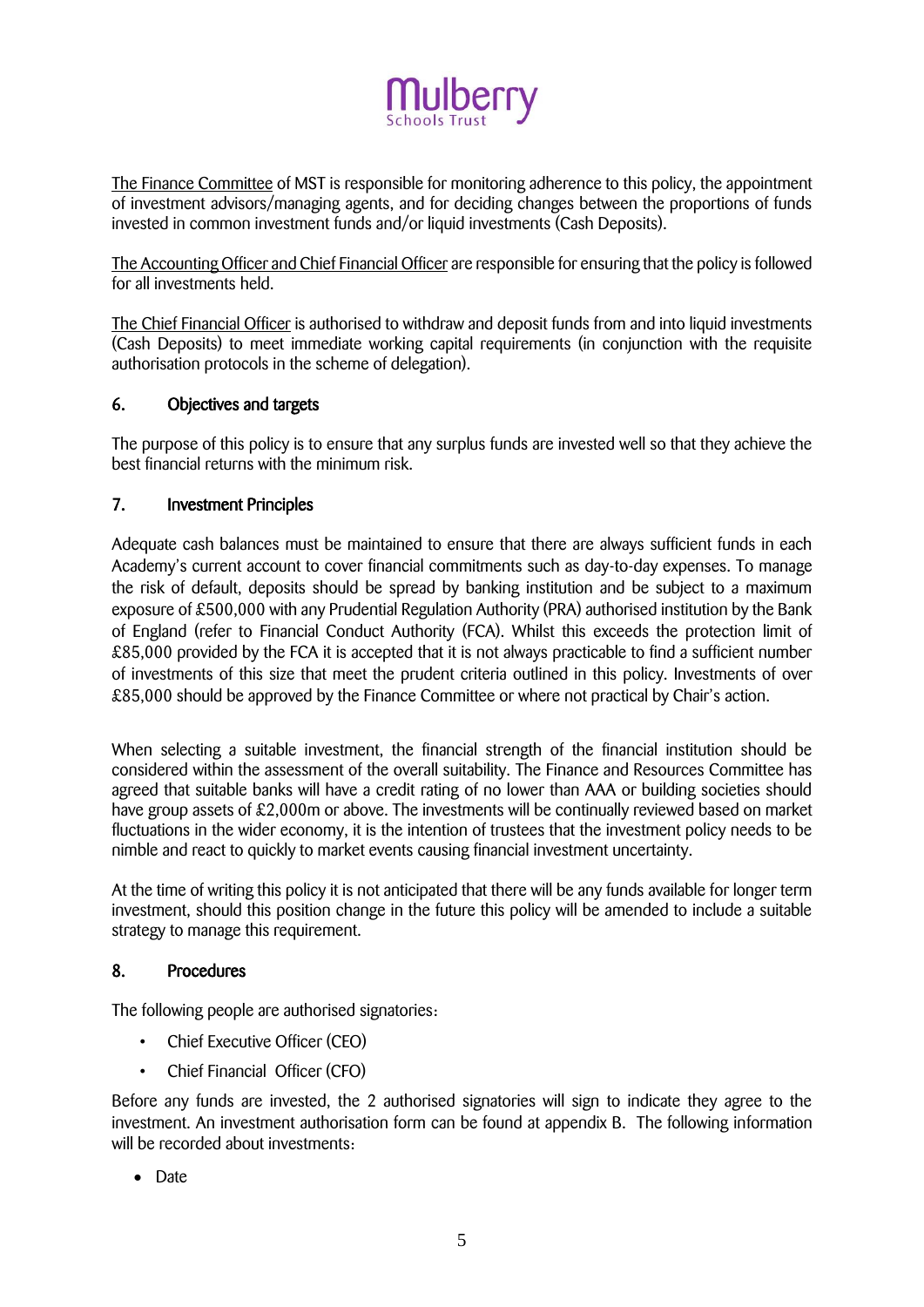

- Amount and description of the investment
- Length of investment
- Interest rates/expected return

The CFO will review interest rates and compare them with other investment opportunities annually.

Cash flow and current account balances will be monitored regularly by the CFO to ensure immediate financial commitments can be met and that the current account has adequate balances to meet forthcoming commitments

When there are funds surplus to immediate cash requirements in the current account, we will transfer these to an account with a higher interest rate.

Investments will normally be for a fixed-term that does not exceed one year unless there is a clear rationale for longer-term investment that would benefit the trust.

Where an investment within the FCA protection limit of £85,000 is made, any interest earned on those funds, will be automatically reinvested unless money is required for immediate or anticipated expenditure.

# 9. Monitoring and evaluation

The CEO or delegated person will compare alternative investment opportunities every six months to ensure that the company's funds achieve the acceptable interest rates.

Actions taken will be reported to the Board of Trustees biannually and the MST's annual report and financial statements will describe the investment policy used to select the MST's investments as well as reporting on the performance of investments.

#### 10. Policy Review

This policy will be actively reviewed and changes applied to reflect the nature of the MST's operations, beneficiaries, and operating environment.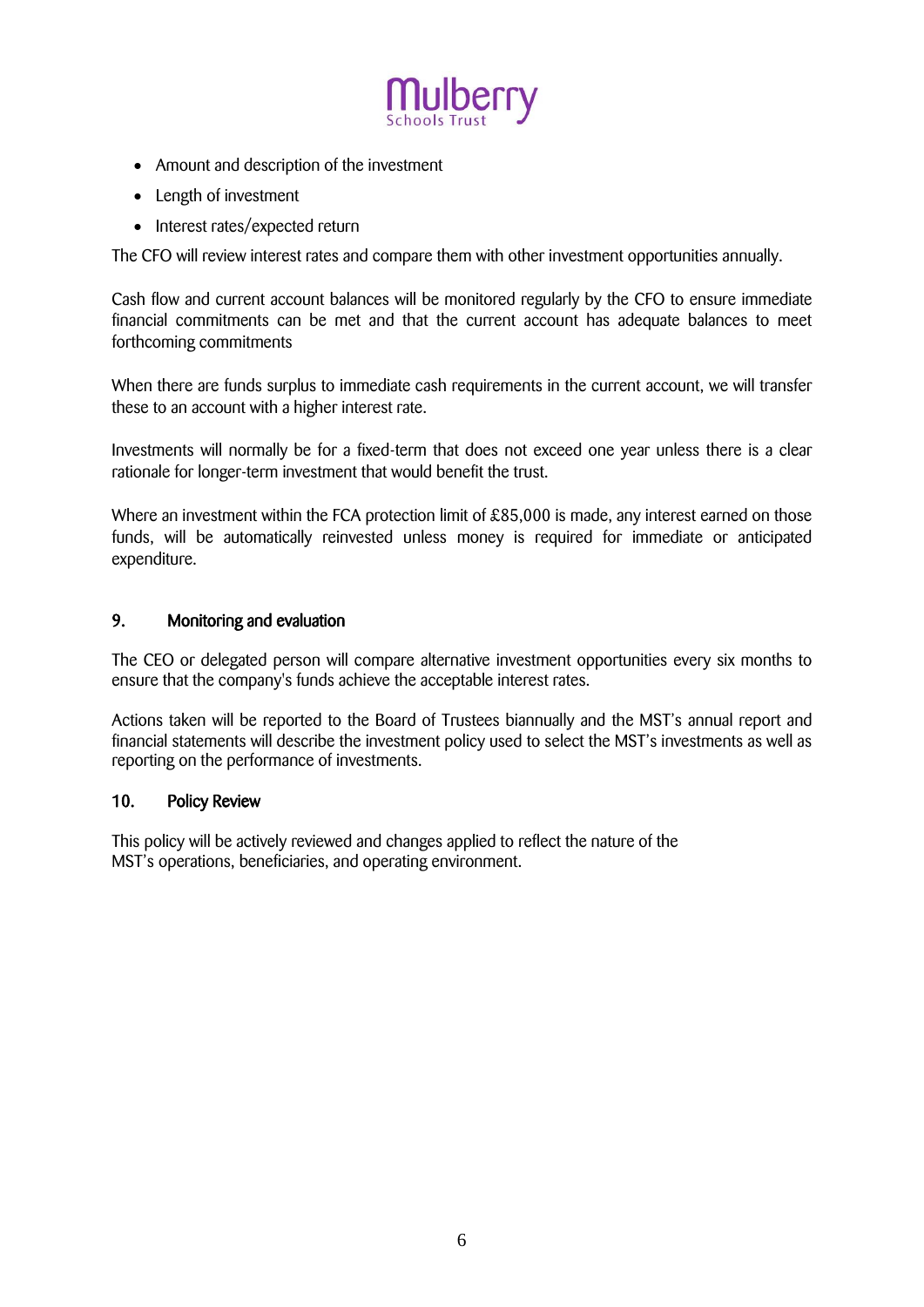# Appendix A – MST – Extract from Articles of Association (Section 5)

In furtherance of the objects but not further or otherwise the Academy Trust may exercise the following powers…….:

- (m) to deposit or invest any funds of the Academy Trust not immediately required for the furtherance of its Objects (but to invest only after obtaining such advice from a financial expert as the Trustees consider necessary and having regard to the suitability of investments and the need for diversification);
- (p) to delegate the management of investments to a financial expert, but only on terms that:
- (i) the investment policy is set down in writing for the financial expert by the Trustees;
- (ii) every transaction is reported promptly to the Trustees;
- (iii) the performance of the investments is reviewed regularly with the Trustees;
- (iv) the Trustees are entitled to cancel the delegation arrangement at any time;
- (v) the investment policy and the delegation arrangement are reviewed at least once a year;
- (vi) all payments due to the financial expert are on a scale or at a level which is agreed in advance and are notified promptly to the Trustees on receipt; and
- (vii) the financial expert must not do anything outside the powers of the Trustees;
- (q) to arrange for investments or other property of the Academy Trust to be held in the name of a nominee company acting under the control of the Trustees or of a financial expert acting under their instructions, and to pay any reasonable fee required.

Appendix B: investment authorisation form